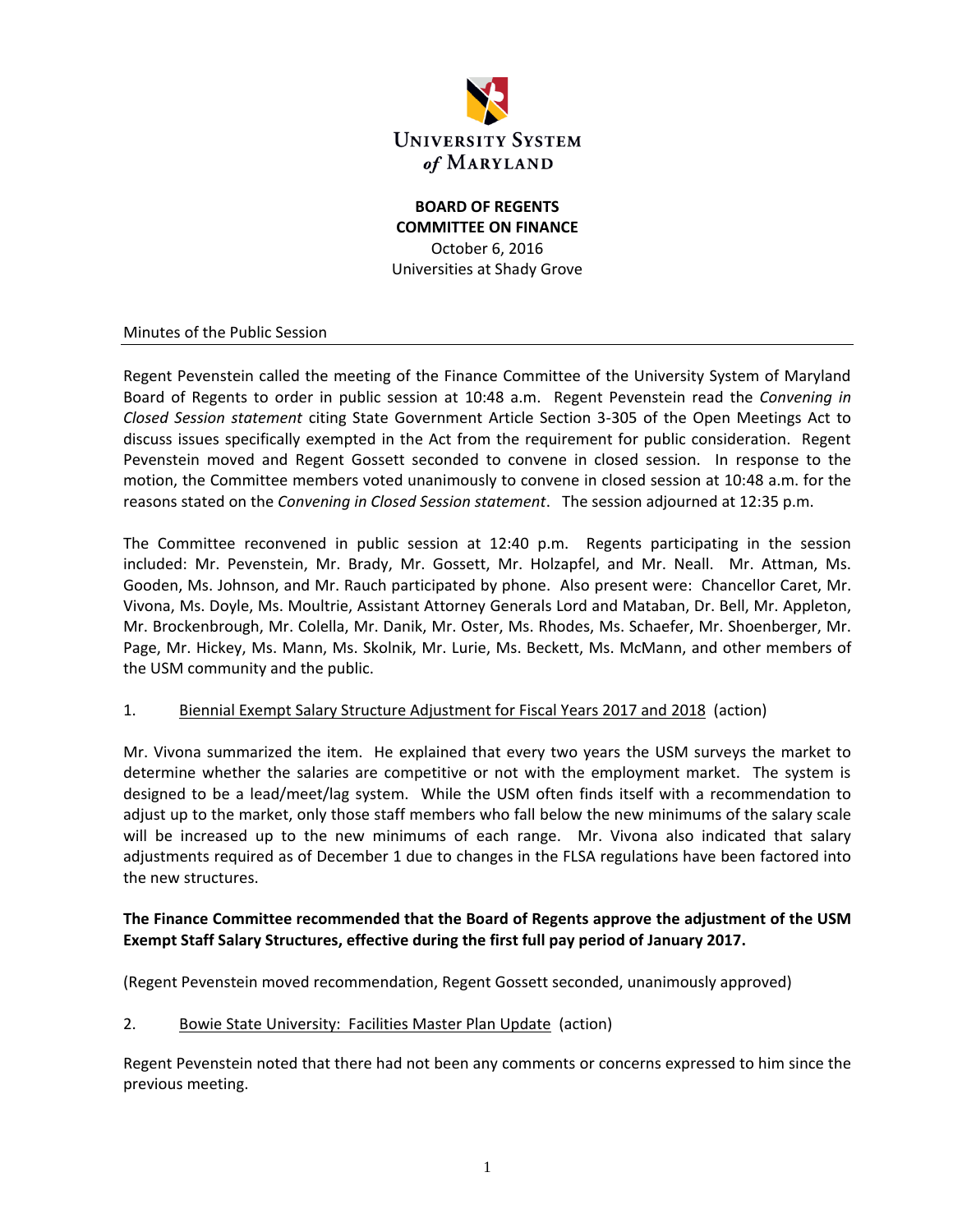**The Committee on Finance recommended that the Board of Regents approve the Bowie State University Facilities Master Plan Update and materials as presented to the Committee in September, in accordance with the Board's two‐step approval process. Approval of the Plan does not imply approval of capital projects or funding. These items will be reviewed through the normal procedures of the capital and operating budget processes.**

(Regent Pevenstein moved recommendation, seconded by Regent Johnson, unanimously approved)

# 3. University of Maryland, Baltimore: Approval to Sell 100 N. Eutaw St., 410-412 W. Fayette St., 414-418 W. Fayette St., and 405 Marion St., Baltimore, MD (action)

The University is seeking approval to sell four University-owned properties to a single developer for the purpose of developing a mixed-use project. A proposal was approved by the Board of Regents last year, but that development did not materialize and now one of the developers is seeking to purchase the properties outright. Regent Pevenstein noted that Dr. Perman is very committed to the west side redevelopment.

**The Finance Committee recommended that the Board of Regents approve the sale of the properties to an affiliate of Focus Development, LLC; and, delegate to the Chancellor the authority to execute, after appropriate legal review, all documentation required consistent with applicable University System of Maryland Policy and Procedures on the Acquisition and Disposition of Real Property.** 

(Regent Pevenstein moved recommendation, seconded by Regent Johnson; unanimously approved)

# 4. University of Maryland Eastern Shore: Transfer of Maryland Hawk LLC Graduate Student Housing Complex and Assumption of Associated Debt (action)

Regent Pevenstein explained that the Hawk Corporation was created to spur on economic development and build student housing. It has now reached the point financially where the University must step in to preserve its ability to collect on funds that were transferred from UMES to the Hawk Corporation. This will necessitate taking on approximately \$12 million in debt and ownership of the student apartment complex. This property will continue to provide housing going forward. Regent Brady questioned whether all of the risks had been explored and if there were any lurking issues. Mr. Page responded that there were still a few items to tap down. First, is the receipt of appraisals on the property, in which the value must exceed 95% of the outstanding debt. Second, the property must undergo an environmental phase I. In addition, the USM Office is working through the transaction documents with the Office of the Attorney General and the lenders. If something comes up in any of three aforementioned areas, the matter will return to the committee/Board for further consideration and action.

**The Finance Committee recommended that the Board of Regents approve for UMES to enter into formal negotiations to facilitate transfer of title to the Hawk Plaza Student Housing complex, and assumption of the related debt obligations to Bank of Delmarva and the U.S. Department of Agriculture, contingent upon receipt of new appraisals resulting in a valuation of at least 95% of the outstanding debt AND PENDING THE SATISFACTORY CONCLUSION OF DUE DILIGENCE.**

(Regent Pevenstein moved AMENDED recommendation, seconded by Regent Gossett; unanimously approved)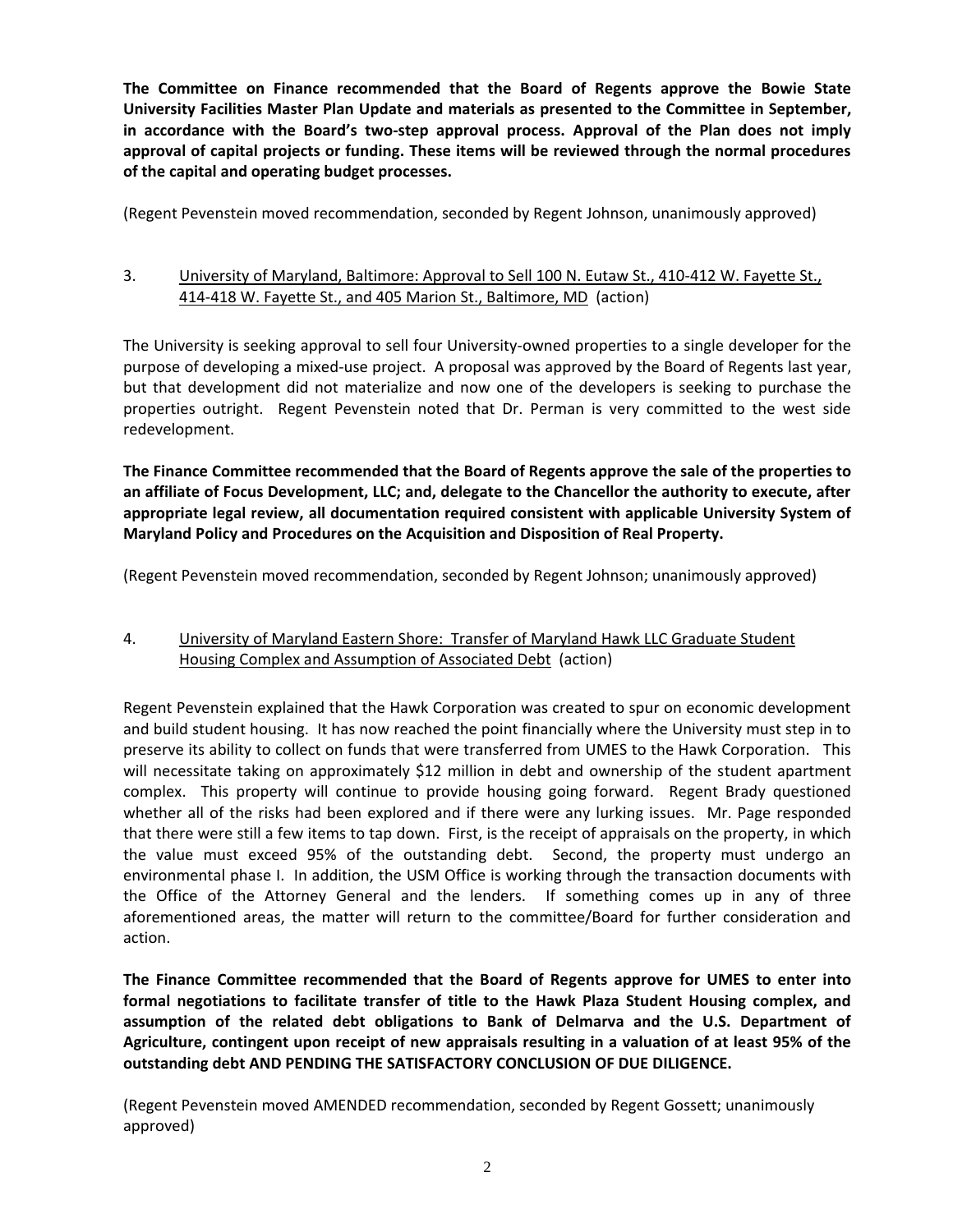# 5. University of Maryland, College Park: Guaranty and Lease Assumption Agreement for the College Park Academy in Riverdale Park (action)

Regent Pevenstein indicated that in order for the joint venture to borrow the money necessary to fund the construction of the charter school, the University must in effect co-sign the CPA lease to provide the needed financial security. Mr. Colella described the role of the University in the joint venture, in response to a question from Regent Holzapfel, who was not a member of the Board last June when the initial document came to the committee for its consideration.

**The Finance Committee recommended that the Board of Regents approve for the University of Maryland, College Park to enter into a Guaranty and Lease Assumption Agreement and any other required documentation required to implement the transactions described above; and delegate to the Chancellor the authority to execute, after appropriate legal review, all required documentation consistent applicable University System of Maryland Policy and Procedures on the Acquisition and Disposition of Real Property.** 

(Regent Pevenstein moved recommendation, seconded by Regent Gossett; unanimously approved)

# 6. University of Maryland, College Park: Update on the Implementation of Undergraduate Differential Tuition for Students Majoring in Engineering, Business and Computer Science (information)

Regent Pevenstein reminded everyone of the issue from the spring. Essentially, students who matriculated at the University with a large number of AP credits earned in high school were being assessed the tuition differential charge as early as the fall semester of their second year, based on accumulating 60 or more credits in total. The University has reviewed the matter and determined that full-time students will be charged no more than 4 semesters of the differential tuition pricing. Appropriate modifications will be made to the financial systems. Regent Pevenstein expressed his appreciation to the campus for taking another look at the implementation of the program. Ms. Niezelski, a UMCP parent who had addressed the committee on previous occasions, also expressed her gratitude to the members of the board for their willingness to hear her concerns and seek out a reasonable solution regarding the matter.

The item was accepted for information purposes.

# 7. University System of Maryland: Summary of Intercollegiate Athletics Workgroup Review of Program Finances for FY 2016 (information)

After an introduction by Regent Pevenstein, Regent Gossett provided a brief status report of the five division I ICA programs. Board policy requires routine, annual oversight of intercollegiate athletics. Institutions are expected to manage intercollegiate athletics on a self-supporting basis. Over the longrun, athletics should not be funded using monies collected for tuition or other purposes not related to athletics. USM Division I institutions have each had shortfalls from time to time, but overall are doing a credible job of trying to satisfy the Regents' expectations of being self-supporting programs.

Coppin's ICA program is carrying a liability to the University as a whole of more than \$8M, and is required to come up with a plan for its program to first eliminate the annual operating deficit. Regent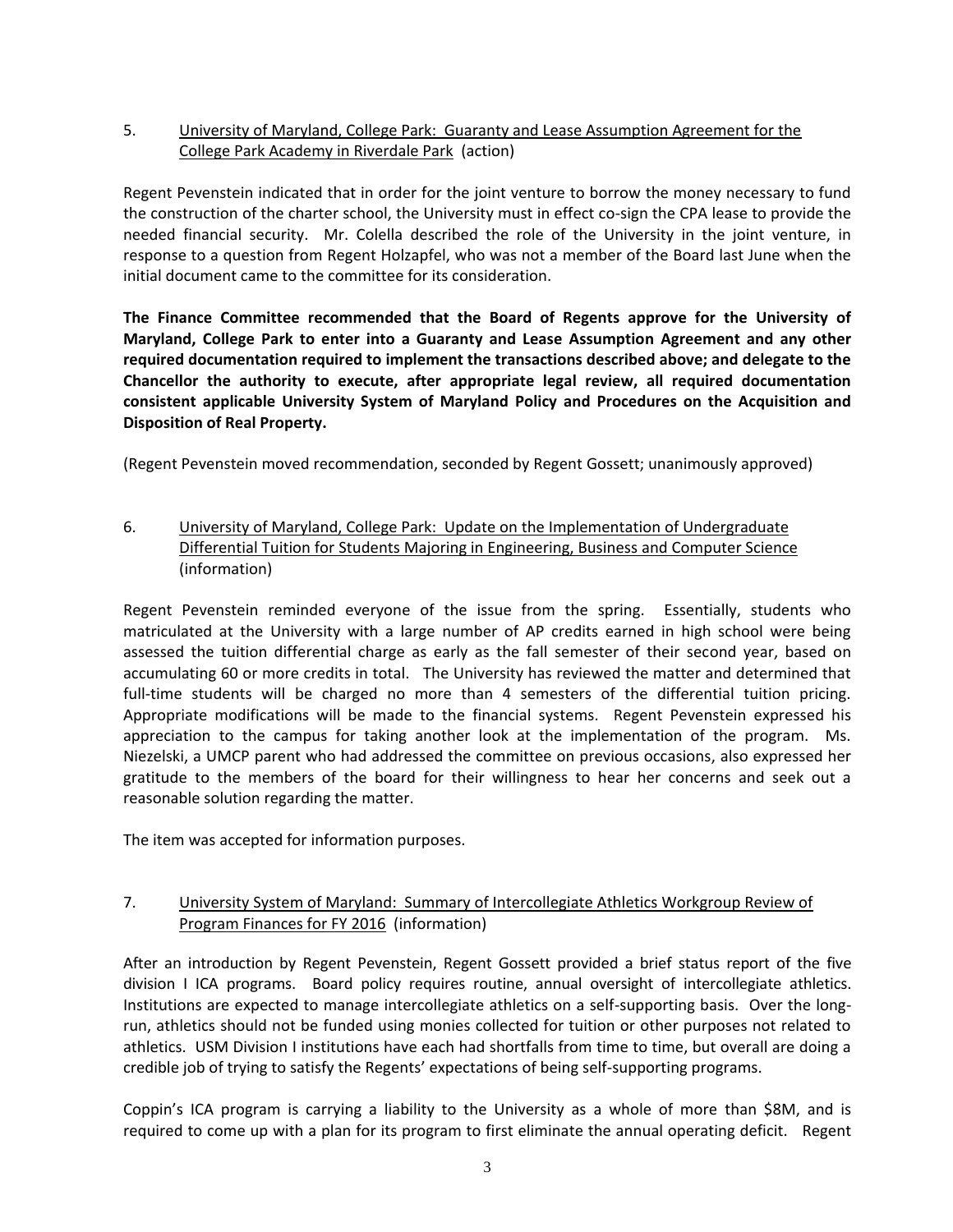Gossett noted that Coppin's student-athletes are achieving academically at a higher level than the student body as a whole. Turning to UMES, Regent Gossett stated that UMES has been using funds from another self-support operation, with the understanding of the Regents, while the institution adjusts revenues and fee levels so that athletics can be on a self-supporting basis going forward. He mentioned that UMBC and Towson have run small annual deficits from time to time, but have plans in place to restore amounts used temporarily. Regent Gossett explained that UMCP's intercollegiate athletics is a major campus enterprise with a degree of complexity that requires additional, close review by the Regents within the workgroup annually. The change in conferences, the need to fund and finance facilities required to compete in a Power 5 conference, and the legacy of funding arrangements associated with Maryland Stadium and the Xfinity Center, all play into the backdrop behind the campus' athletics finances that Regents must understand and monitor.

The item was accepted for information purposes.

The meeting was adjourned at 1:06 p.m.

Respectfully submitted,

Robert L. Pevenstein Chairman, Committee on Finance